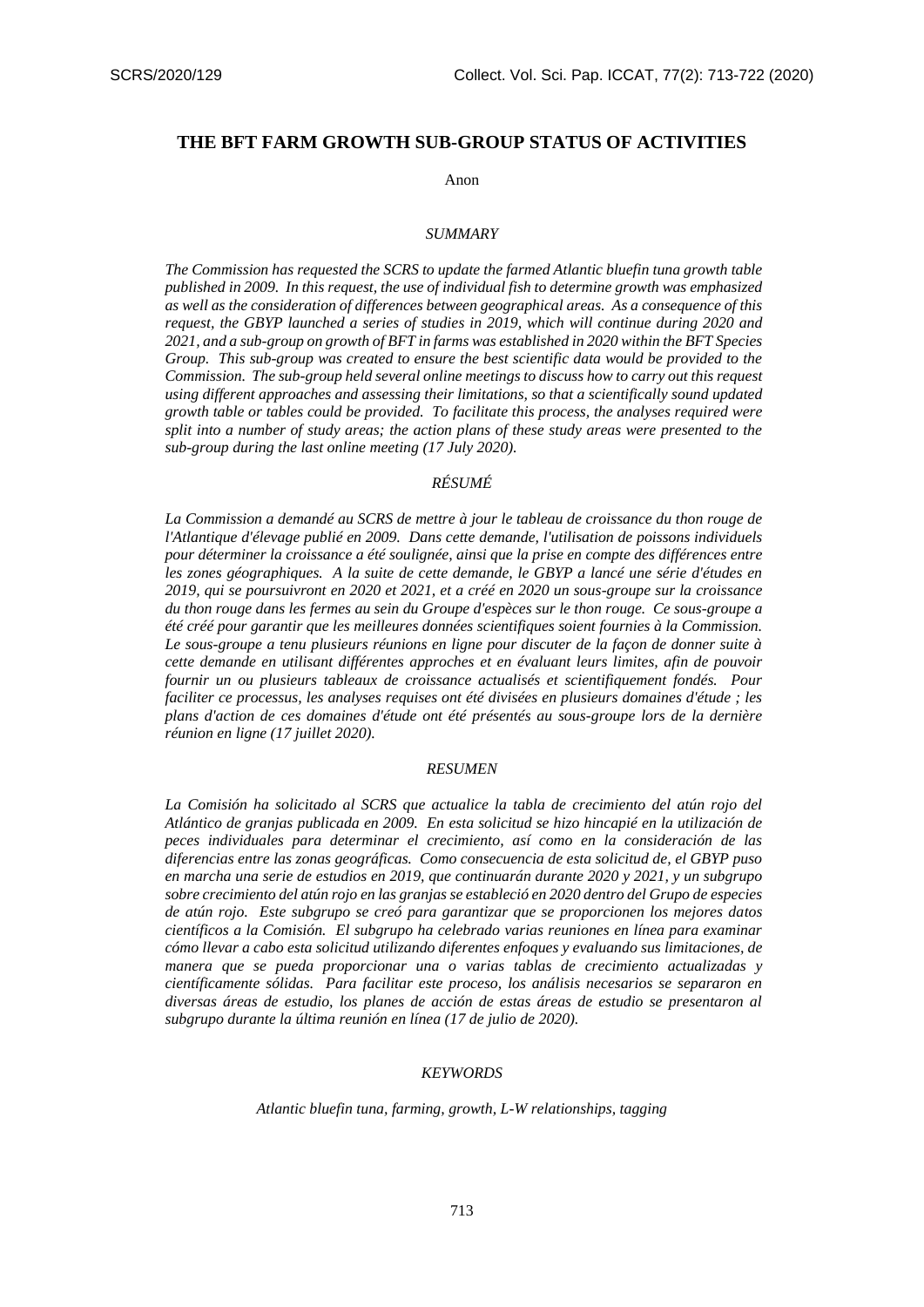### **1. Introduction**

In Recommendations 18-02 and 19-04, the Commission requested that an update of the growth table used for farmed Atlantic bluefin tuna be provided:

*The SCRS, on the basis of a standardized protocol to be established by the SCRS for the monitoring of recognizable individual fish, shall undertake trials to identify growth rates including in weight and size gains during the fattening period. Based on the result of the trials and other scientific information available, the SCRS shall review and update the growth table published in 2009, and the growth rates utilized for farming the fish referred to under paragraph 35 c, and present those results to the 2020 Annual meeting of the Commission. In updating the growth table, the SCRS should invite independent scientists who have appropriate expertise to review the analysis. The SCRS shall also consider the difference among geographic areas (including Atlantic and Mediterranean) in updating the table. Farm CPCs shall ensure that the scientists tasked by the SCRS for the trials can have access to and, as required by the protocol, assistance to carry out the trials. Farm CPCs shall endeavor to ensure that the growth rates derived from the eBCDs are coherent with the growth rates published by the SCRS. If significant discrepancies are found between the SCRS tables and growth rates observed, that information should be sent to the SCRS for analysis.*

Following this request, the GBYP initiated a number of studies in 2019 which will continue into 2020 and 2021. Final reports of the first Phases of these studies are available at<https://www.iccat.int/GBYP/en/biostu.asp> (Phase 9 folder). Additionally, the BFT Species Group set up a sub-group to tackle this request.

Numerous online meetings were held involving many participants. The various discussions identified numerous issues which would impact on the updating of the growth table. These were split into five Study Areas, each with a Team Leader, so that they could be tackled in more detail by participants forming part of each the Study Area teams. Each of the Study Area leaders prepared a plan of action to be followed within their respective Study Areas. These were presented at an online meeting held on the  $17<sup>th</sup>$  of July 2020 and are presented below.

### **2. Plans for each of the Study Areas**

#### *2.1 Study Area i) Analysis of the SC/Harvest data held by the Secretariat & other available datasets*

#### Study Area leader: Mauricio Ortiz (ICCAT Secretariat, Spain)

The Group has reviewed all the available information and ongoing projects regarding growth rates of East bluefin tuna during farming operations. Following the recommendations from the Commission, individual growth rates are being evaluated main using individual tagging research projects.

However, due to the complexity and length of research, results are expected to be available later in 2021. In the meanwhile, a review of alternative methodologies to estimate growth rates are being pursue with data from the stereo-camera and harvest reports. The Group in coordination with the Secretariat is compiling the required data, and starting the analyses considering regional and temporal potential differences associated with the farming operations. It is expected that the Group can review these analyses soon and compared it with the results from the individual growth studies during 2021.

# *2.2 Study Area ii) determining growth of individual fish/tagging*

Study Area leader: Chris Bridges (TUNATECH/HHU, Germany)

# **Final Report 2020 Summary for Portugal**

Pedro G. Lino, Rubén Muñoz-Lechuga, Maria Nunes, Alfredo Poço, Inga Barata, Morikawa Hirofumi & Rui Coelho: TUNIPEX

In summary: 89 fish captured between 27 June and 21 August were taken out of the water weight, and length measured and double tagged and then replaced in the water. The survival rate was relatively low as shown in **Table 1**.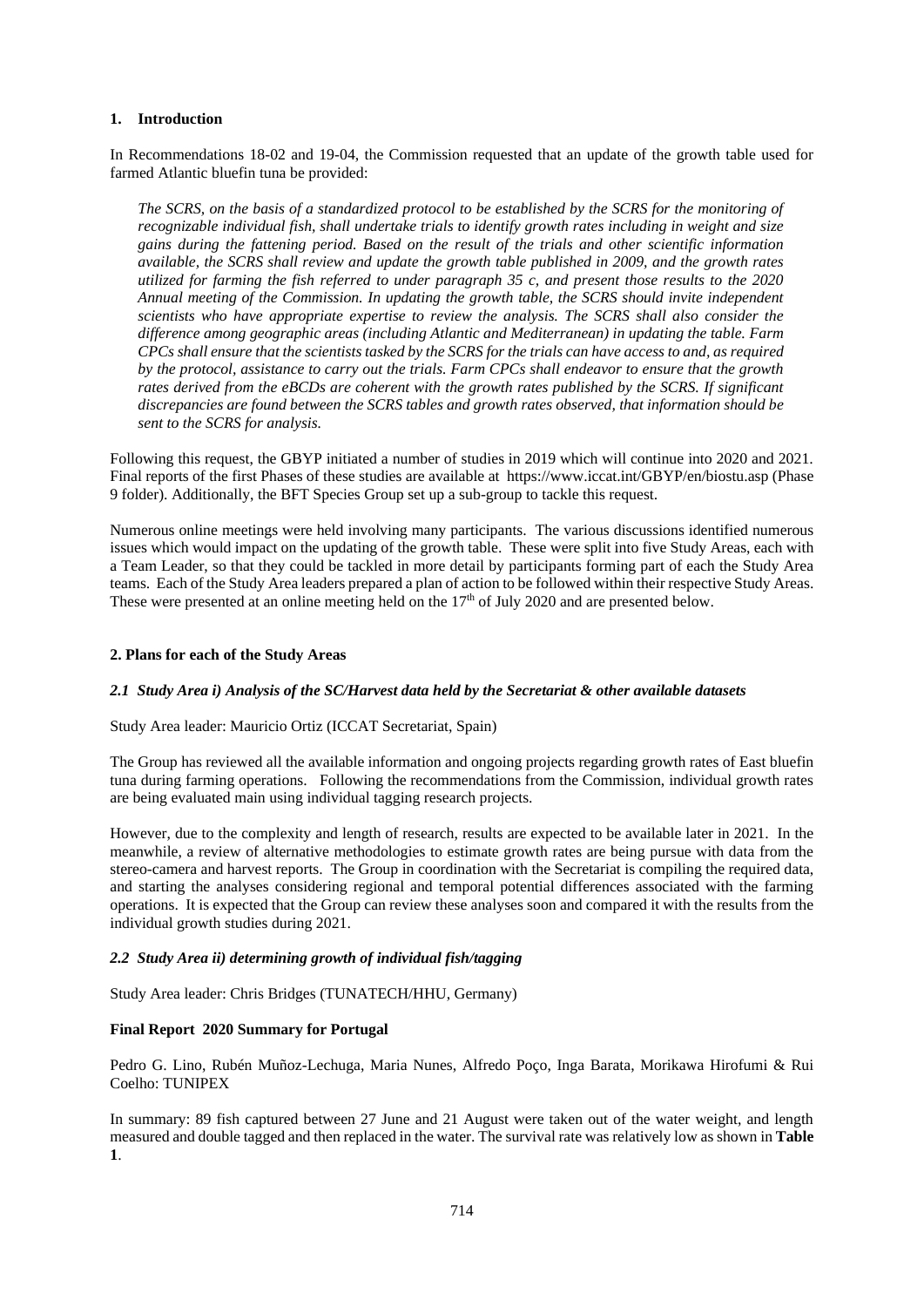Afterwards the SC was used to determine their weight (shown below) and there was good agreement between the two methods (**Figure 1**). The tagged fished were then transferred to the growing out cage with other fish and after harvesting or death of the fish due to natural causes the weight increases were determined (**Figure 2**). This indicated an initial weight decrease probably due to non-feeding through disturbance of being out of water which then followed a period of growth as indicated by the 20% increase after 37 days.

When tagged fish and non-tagged fish were compared the L/W relationship was the same (**Figure 3**).

# **Final Report 2020 Summary for Croatia**

Leon Grubišić, Ivan Katavić, Tanja Bubić Šegvić PELAGOS NET FARM d.o.o. (PNF)

Briefly two different tagging methods were used one using external tags and fin clipping the other insertion of a PIT tag in the head of the fish. In the first attempt, 12 tuna juveniles were externally tagged where high mortality of 40% was recorded. The PIT tag was more successful. GBYP supported and provided equipment for applying and reading PIT tags. During five days  $26<sup>th</sup>$  to the 31<sup>st</sup> of July: 206 bluefin tuna juveniles between 7.5 and 10 kg were PIT tagged into the head muscle, weight and length measured. To prevent infection, puncture site was protected with iodine based antiseptic-geramycin cream. Initial mortality was less than 1%. An initial stereo camera size distribution was made of the holding cage before tagging. The tagged fish were equally distributed into two experimental cages (Cage #1 and Cage 5). The following stereo camera observations were then made: 28,08.2019 and 08.12.2019 (**Figure 4**).

As can be seen from the frequency distribution figures for Cage #1 and Cage#2 for the 28.8,2019 and the 8.12.2019, growth rates could be estimated at three monthly intervals and work is ongoing using Modal progression analysis by the other study area sub-group. Further data analysis is now required. In May 2020, 20 fish from each cage (#1,#5) were sampled to look at separate trial involving fish length and weight to check in the condition of the fish after the winter growth period. It is not clear if any tagged fished were amongst this sample. This harvest and sampling is planned for January/February 2021 depending upon market demands of the farm. It is assumed that further stereo camera measurements will be made over a three-month period.

# **SUMMARY AND FUTURE PLANS**; **Study area II: Determining growth of individual fish/tagging**

- 1. To date in two different areas Portugal and Croatia attempts have been made to weigh individual fish. There has been no attempt as far as we know to do the same thing for the Mediterranean.
- 2. It is clear from the detailed report from Portugal that high mortality rates are to be expected if a fish of over 50 kg is to be removed from the water and then replaced. This is especially critical when the condition factor of the fish is relatively poor. Tag loss has also played a part in low return rates and precautions are envisaged for future work. The first pilot study in Portugal indicated that tagged and untagged fish have similar growth rates according to their length weight relationships and that the stereo camera data gave similar data to the actual weight measurements. It was however noted that after removal from the water and return weight gain could be negative. The mean increase in weight was around 27% (range 0% - 54%).
- 3. In the preliminary work from Croatia working with much smaller fish approximately 10 kg external tagging led to higher mortality rates whereas the use of a head PIT tag is much more successful. The PIT tags being removed at slaughtering. With 206 successfully implanted fish distributed between two cages monitoring with stereo, has continued every three months.
- 4. At the moment it is planned that further sampling should be carried out in Portugal from fish caught in the traps leaving the Mediterranean and that in Croatia stereo camera should be carried out at 3 monthly intervals with final sampling of absolute weight in early 2021.

It is clear that the remit to determine individual growth rates via the tagging and weighing fish out of the water has a much higher success rate in smaller individuals of around 10 kg. With larger fish this can only be accomplished at high mortality rates especially considering the numbers of individuals required for statistical analysis.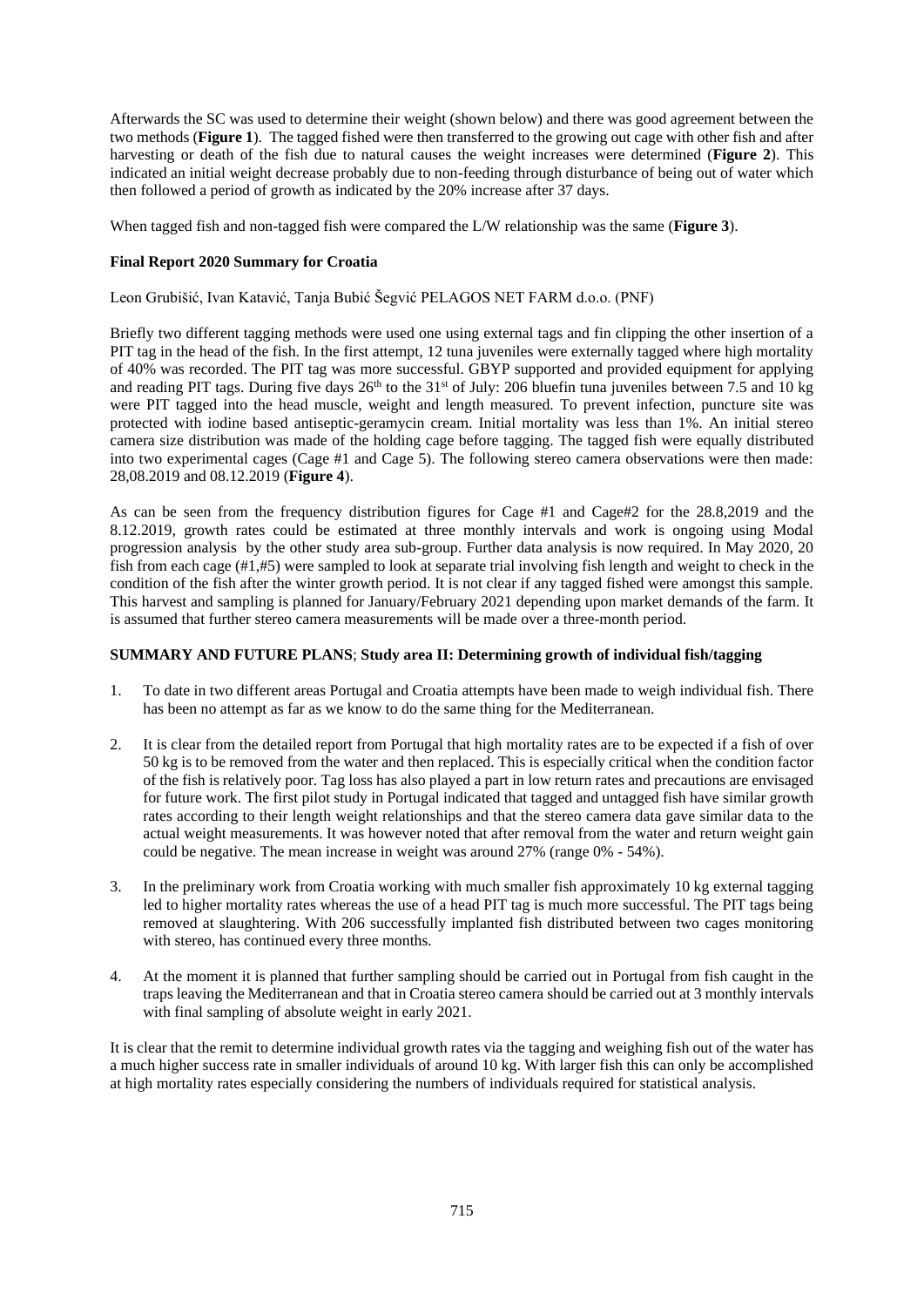# **Suggested Recommendations**

- 1. Continuation of the pilot study in Portugal with modifications of the tag to prevent loss and expected lower mortality rates.
- 2. Further analysis of the data obtained from the stereo cameras in Croatia for growth rates and final sampling in 2021.
- 3. Investigate the setting up of a pilot study for the Mediterranean with the tagging and transfer of approximately 100 fish using visually coded tags and PIT tags which can be recovered at slaughtering.

## *2.3 Study Area iii) Regional L-W equations*

### *Study Area leader: Rafik Zarrad (INSTM, Tunisia)*

### The conclusion is:

- The tasks are to build a data base for length weight relation for wild fish available from CPCs (stored in the Secretariat) and from GBYP.
- The looking of a separate relation by region should be tested statistically.
- We should look in the LW relation effect by starvation time (between catch and cage transfer).

### *Work plan*

- Summarize the situation on LW data available
- Build the data base
- Data analysis and estimation of LW relationships
- Statistical test of LWRs between regions

### *2.4 Study Area iv) New methods of determining growth (acoustic/image analysis; AI)*

### *Study Area leader: Víctor Espinosa (UPV, Spain)*

In this area it was planned to apply the methodology described in (Muñoz-Benavent, 2018) in different pilot studies across the Mediterranean farming areas, starting in May 2020 at Larache (Morocco). Unfortunately and due to the constricted COVID scenario the pilot studies have been reduced to an only experience in the Balfego's facilities in L'Ametlla de Mar (Spain).

#### **Pilot study at Balfego's farm**

#### *Duration:* end of July- end of Novembre 2020

### *Work plan*

An autonomous system composed by an upwards-looking stereoscopic video camera and echosounder will be moored in the bottom of a fattening cage with communications and power supply units fixed to the cage upper rings. The system will record every day during 3 hours, and the recordings will be analysed automatically by a AIbased software on a daily basis providing fork length distributions as well as the width of tuna measured at 5 control points along its silhouette (Muñoz-Benavent, 2018).

During this study it is intentded to validate also the acoustical monitoring of tuna growth through the measurement of maximum acoustical target strength of fish from ventral perspective (V. Puig 2017) and the measurement of acoustical height following (Soliveres *et al.* 2017).

It has been programmed that the experimental cage (Cage number 2 of the facilities) will contain a population with the highest dispersion in size that it could be possible to obtain. The same cage will be monitored once a month to obtain length and maximum height distributions with standard stereoscopic-camera measurements performed by Balfegó & Balfegó.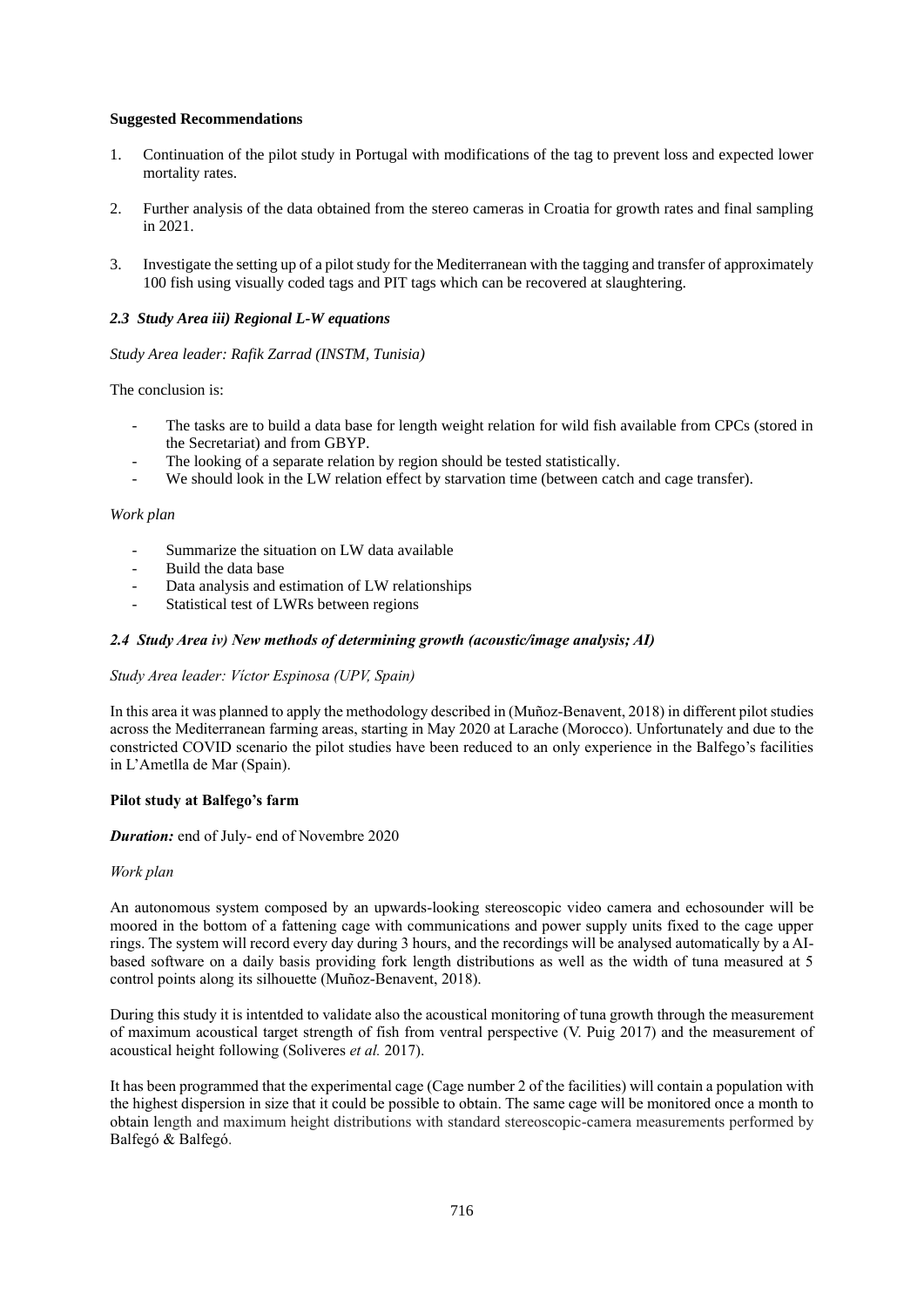All tuna will be measured at harvesting to obtain weight, fork length, maximum width and maximum height.

# **Expected outputs:**

- Growth curves during the monitored period for different size groups.
- Comparison outputs from Study area «Modal analysis for the determination of growth and possible correlations with environmental factors and food supply».
- Validation of new acoustical techniques.
- Statystical study on the robustness of distributions as a function of number of measurements and spatial distribution of tuna in the cage water column.

The growth results should be considered as preliminar, and it is programmed to repeat this experience in Morocco and otther places during the 2021 campaign.

### *2.5 Study Area v) Modal analysis for the determination of growth and possible correlations with environmental factors and food supply.*

*Study area leader: Francisco Alemany (GBYP, ICCAT, Spain)*

- 1) Compilation, standardization and formatting, to fit with the FISAT II software requirements, of length data files from the stereo-camera measurements and from measurements at harvesting carried out within the framework of Phase 9 GBYP studies. *Responsible:* Alfonso Pagá, with the help of data provides if necessary. *Timeframe:* June/mid July 2020*.* Expected output: ungrouped length frequencies FISATII files.
- 2) Preliminary work on rough length data files to generate length distributions suitable for Modal Progression Analyses (selection of optimal bins and smoothing of raw data). *Responsible:* Francisco Alemany, with the help of any SG member if offered. *Timeframe:* 15-30 July 2020. Expected output: grouped length frequencies FISAT II files (.lfq).
- 3) Identification of modal groups in each available LF from Phase 9 studies and modal progression analyses to determine growth rates, including elaboration of a draft report. *Responsible:* Francisco Alemany, with the help of any SG member if offered. *Timeframe:* August 2020. Expected output: seasonal growth rates by modal groups in all the GBYP phase 9 study areas.
- 4) Elaboration of a definitive preliminary report on seasonal growth rates from MPA analyses. *Responsible:* whole SG. *Timeframe:* September 2020. Expected output: Preliminary report.
- 5) Compilation and standardization of environmental factors data (food supply/physical variables) for the Phase 9 studies. *Responsible:* Alfonso Pagá, with the help of rest of GBYP coordination team and data providers if necessary. *Timeframe:* September 2020. Expected output: environmental factors data files at adequate temporal scales (matching with LF data).
- 6) Compilation, standardization and formatting, to fit with the FISAT II software requirements, of length data files from the stereo-camera measurements and from measurements at harvesting carried out within the framework of Phase 10 GBYP studies. *Responsible:* Alfonso Pagá, with the help of data provides if necessary. *Timeframe:* from September 2020 to around April 2021, of till the end of field studies-. Expected output: ungrouped length frequencies FISATII files.
- 7) Preliminary work on rough length data files to generate length distributions suitable for Modal Progression Analyses (selection of optimal bins and smoothing of raw data). *Responsible:* Francisco Alemany, with the help of any SG member if offered. *Timeframe:* Around April 2021 Expected output: grouped length frequencies FISAT II files (.lfq).
- 8) Identification of modal groups in each available LF analyses from Phase 10 studies and modal progression to determine growth rates. *Responsible:* Francisco Alemany, with the help of any SG member if offered. *Timeframe:* around May 2020. Expected output: seasonal growth rates by modal groups in all the GBYP phase 10 study areas.
- 9) Compilation and standardization of environmental factors data (food supply/physical variables) for the Phase 10 studies. *Responsible:* Alfonso Pagá, with the help of rest of GBYP coordination team and data providers if necessary. *Timeframe:* December 2020 - around April 2021. Expected output: environmental factors data files at adequate temporal scales (matching with LF data).
- 10) Modelling the relationships between growth rates and environmental factors, considering phase 9 and phase 10 data (Methodological approach to be discussed and agreed within the SG. *Responsible:* To be determined, volunteers required. *Timeframe:* June/July 2021. Expected output: determination of functional relationships between seasonal growth rates and environmental factors.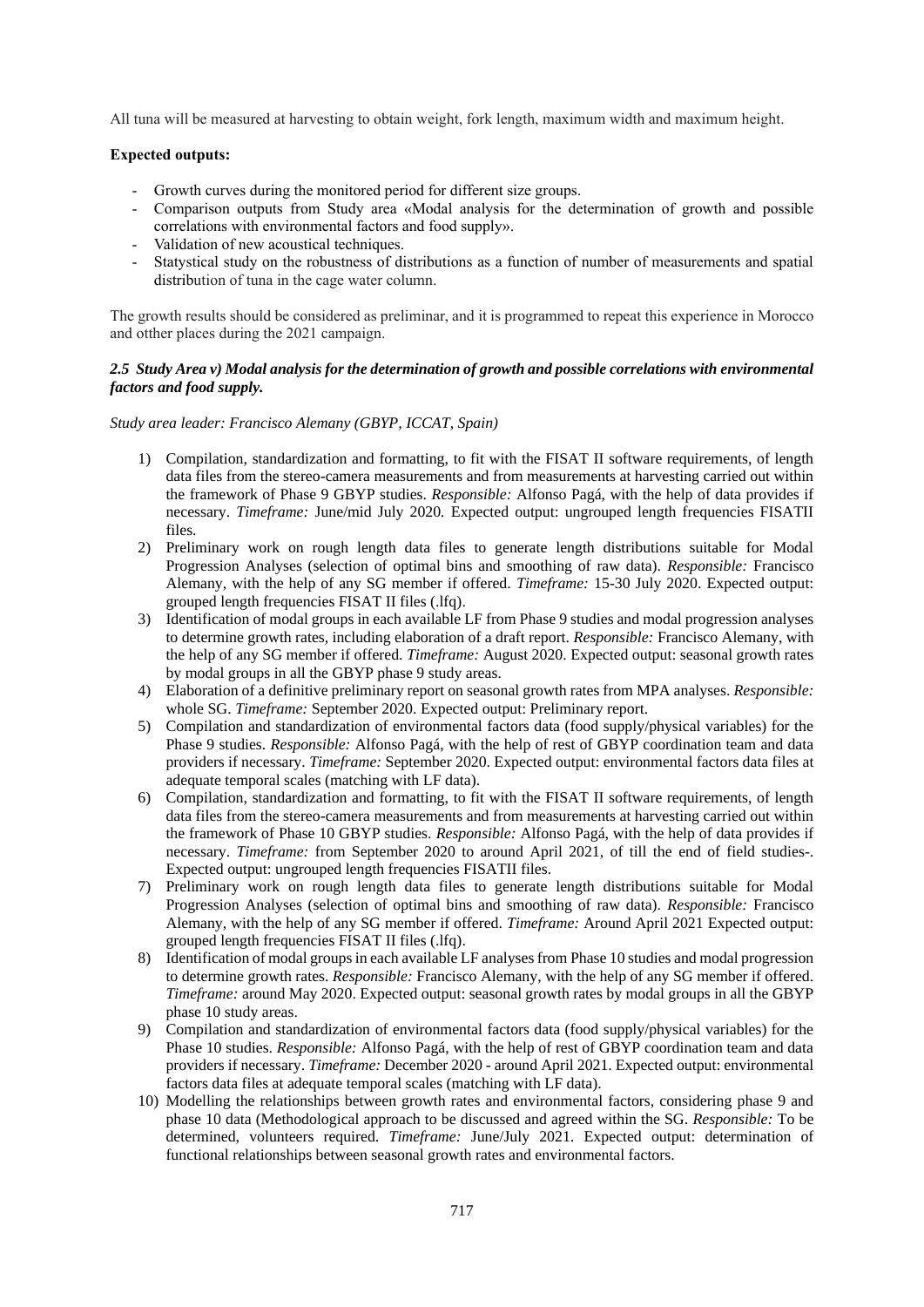11) Elaboration of a final report on this line of activity. *Responsible:* To be determined, volunteers required. *Timeframe: August 2021.* Expected output: Final report on this line of research.

# *2.6 Summary of the 17th of July 2020 discussions on the Study Areas*

The following section summarises points made during the discussion following the presentation of each of the Study Areas by the Study Area Leader.

# *2.6.1 Study Area i)*

Secretariat has database available. Under current circumstances, issue of available time needed to carry out the analysis.

### *2.6.2 Study Area ii)*

Problem with retention of tags in Portugal, now solved. Other options are available. Need to expand tagging experiments in Med with bigger sized fish. Discussion about mortalities due to handling and mechanisms for compensating the farms for loss of fish. It would not look good to be killing lots of fish. How many fish are actually needed? It would be possible to tag fish underwater (very little mortalities have been experienced) and use the SC to determine SFL, but that still doesn't provide the RWT which is the expected starting point of the determination of the growth determination (unless a fully calibrated LW relationship is available).

Using SC has certain limitations in situations of high-water turbidity (e.g. Malta vs Portugal). Numerous papers have shown that the SC readings can accurately provide determinations of SFL. Studies involving image analysis may be able to provide an accurate determination of RWT. It was suggested that a method of validation of the LW equation could be by using fish which are not caged. It was pointed out that the GBYP had requested information about the mortalities occurring during the catch and transfer processes, but such data was not officially available and more cooperation on this is needed. Some information is available from the mortalities which occurred in the Portuguese traps.

Tagging data in Portugal indicates that there is a short period (after tagging) where the fish actually lose weight, but weight increase resumes after this initial period. It is possible that fish are also still spawning within this initial period.

#### *2.6.3 Study Area iii)*

This is a very important topic. There appears to be no significant differences between yearly LW equations. Morocco is carrying out a sampling programme of wild BFT caught in the Atlantic to look at the LW equation which can have a significant impact on the potential growth in farms. This data will be available for this Study Area and although not finalised, preliminary analysis suggest that the average RWT of fish sampled in May could be slightly higher than that predicted by the currently used (Med) LW equation.

#### *2.6.4 Study Area iv)*

The possibility of using acoustic tags to follow individual fish growth was discussed. Although technically difficult, this approach when combined with the acoustic method of determining RWT could address the issues of handling of BFT to determine RWT at caging whilst providing the requested individual fish growth information. A study using this approach could be taken up by the GBYP.

#### *2.6.5 Study Area v)*

It was confirmed that the farms in which the GBYP growth studies are being carried out would keep the fish for as long as possible, although in some cases, a majority of the fish were harvested. During these harvests, all fish were individually weighed and measured (SFL).

The GBYP is compiling the table with trial work carried out/ongoing and all participants were reminded to send such trial details to the GBYP team to put into the table.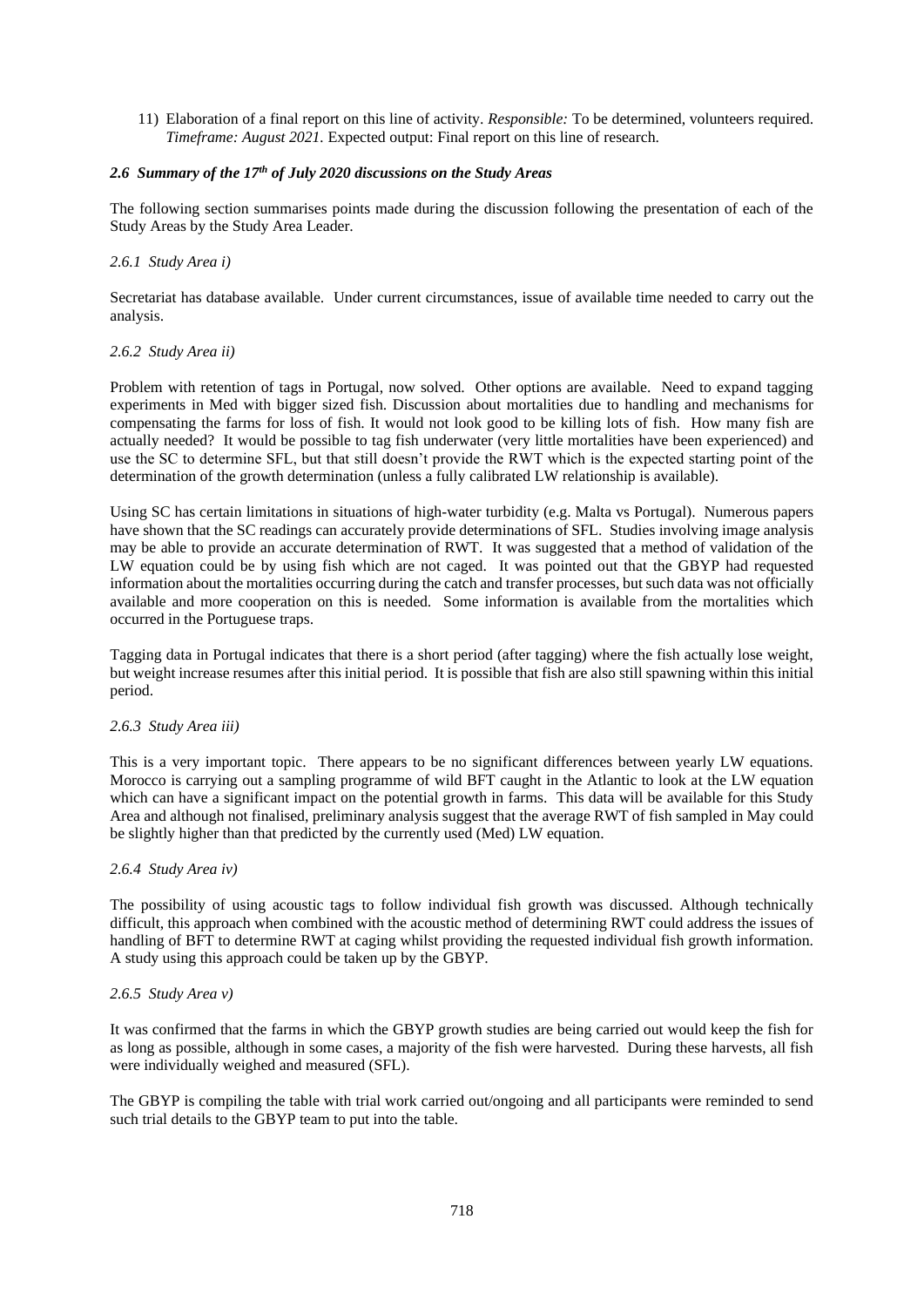### **References:**

- Pau Muñoz-Benavent, Gabriela Andreu-García, José M Valiente-González, Vicente Atienza-Vanacloig, Vicente Puig-Pons, Víctor Espinosa, Automatic Bluefin Tuna sizing using a stereoscopic vision system, ICES Journal of Marine Science, Volume 75, Issue 1, January/February 2018, Pages 390–401, <https://doi.org/10.1093/icesjms/fsx151>
- Vicent Puig Control y caracterización del Atún Rojo en jaulas marinas. PhD Thesis, Universitat Politècnica de València, 2017<http://www.revistaaquatic.com/ojs/index.php/aquatic/article/download/380/329>
- E.Soliveres et al. Monitoring fish weight using pulse-echo waveform metrics,Aquacultural Engineering Volume 77, May 2017, Pages 125-131,<https://doi.org/10.1016/j.aquaeng.2017.04.002>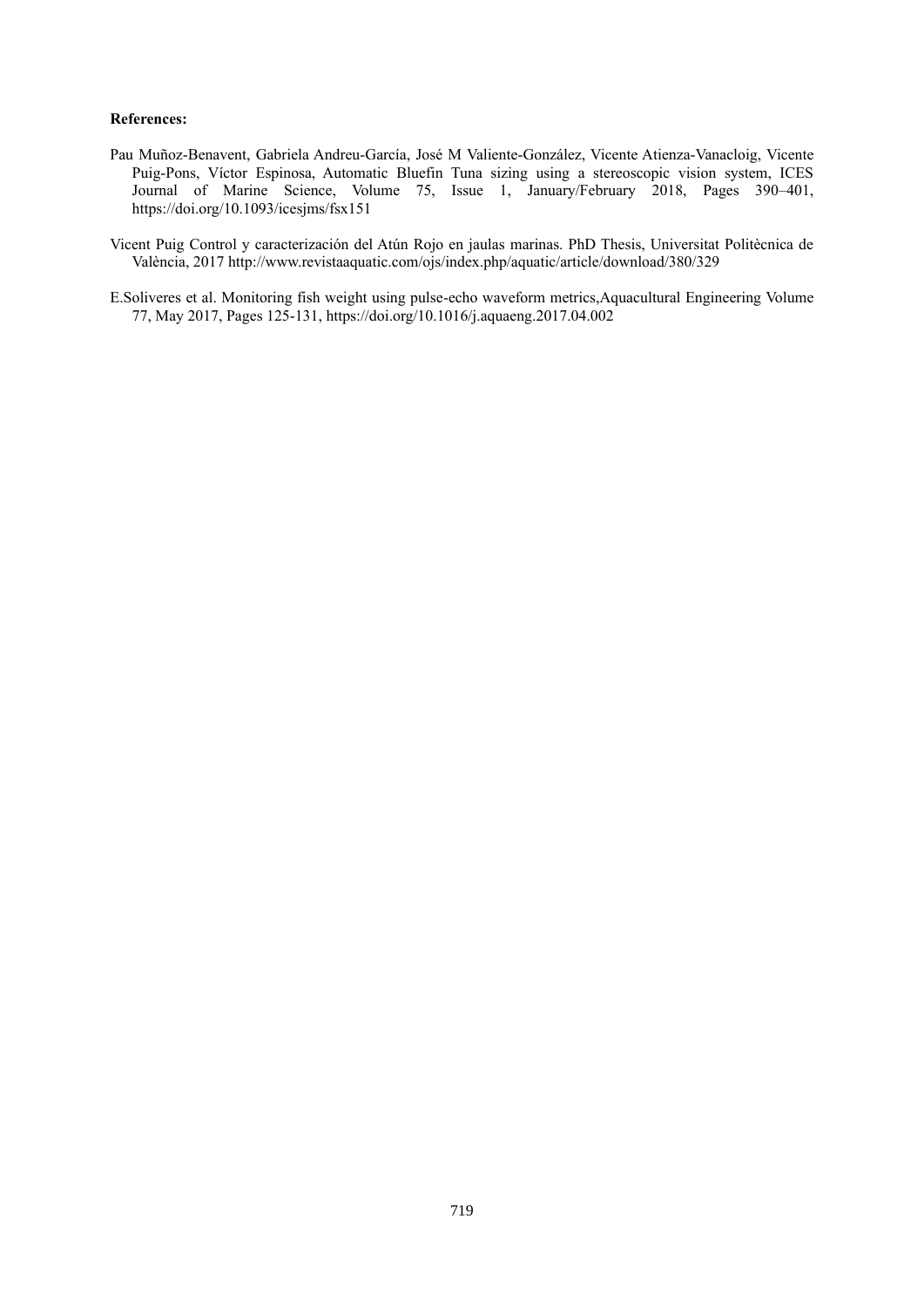| Tagging date        | Harvested | Dead | Unrecovered |
|---------------------|-----------|------|-------------|
| 27-06-2019          |           |      | 14          |
| 02-07-2019          |           |      |             |
| 09-07-2019          |           | 10   |             |
| 10-07-2019          |           | 3    |             |
| 26-07-2019          |           | 13   |             |
| 21-08-2019          |           |      |             |
| <b>Total Result</b> | 34        | 37   | 18          |

**Table 1.** Number of fish harvested, dead and unrecovered per tagging date.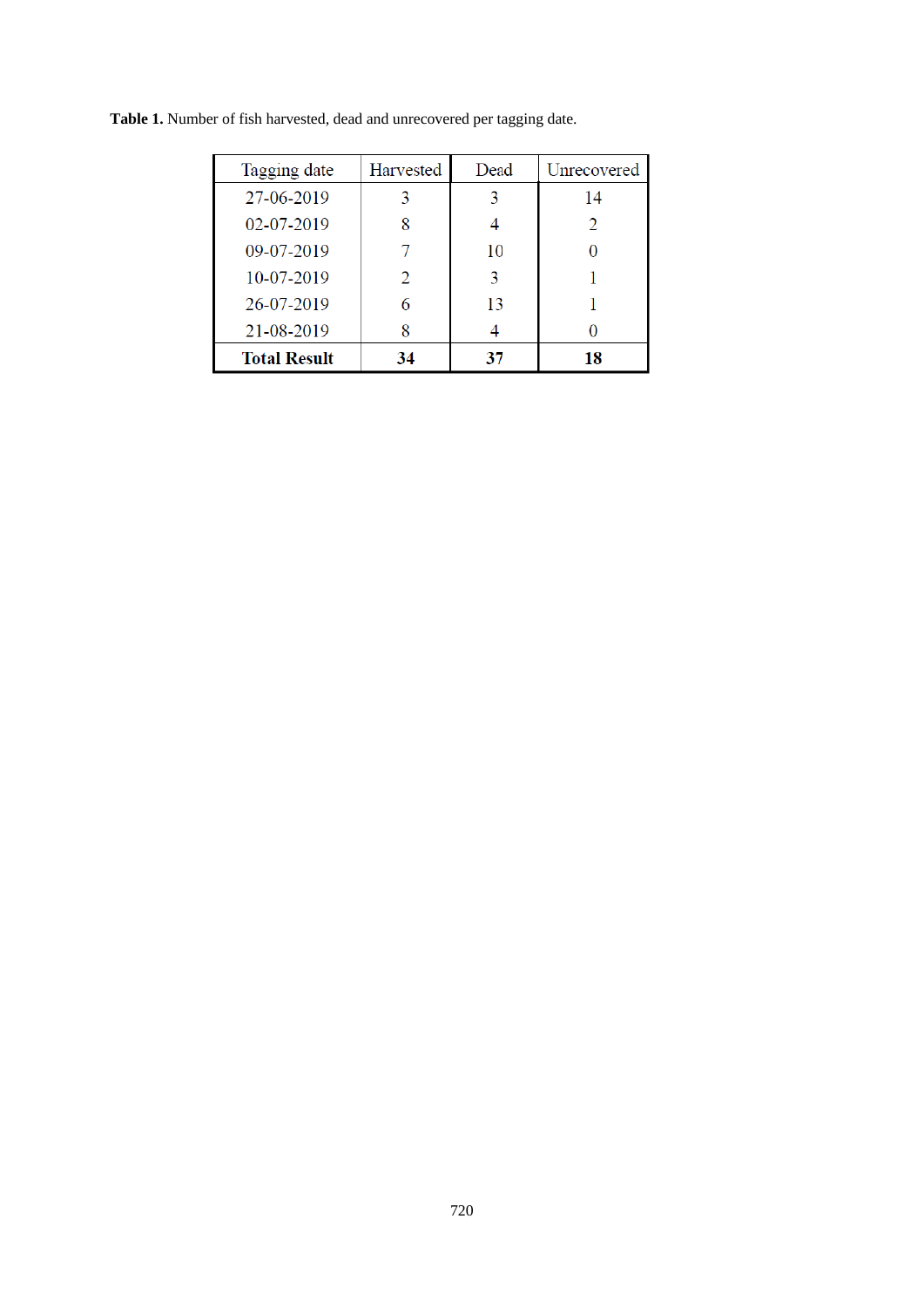

**Figure 1.** Relation between round weight (RWT) and straight fork length (SFL) at tagging compared to estimated weight at the same length using the ICCAT L-W equation (red dots) and the Santos *et al.* (2003) (green dots).



**Figure 2.** Weight increase as a proportion of initial weight with time after tagging.



**Figure 3.** Straight Fork Length vs Round Weight of all fish in the monitored cage harvested after 5 September (date the first tagged fish was harvested).